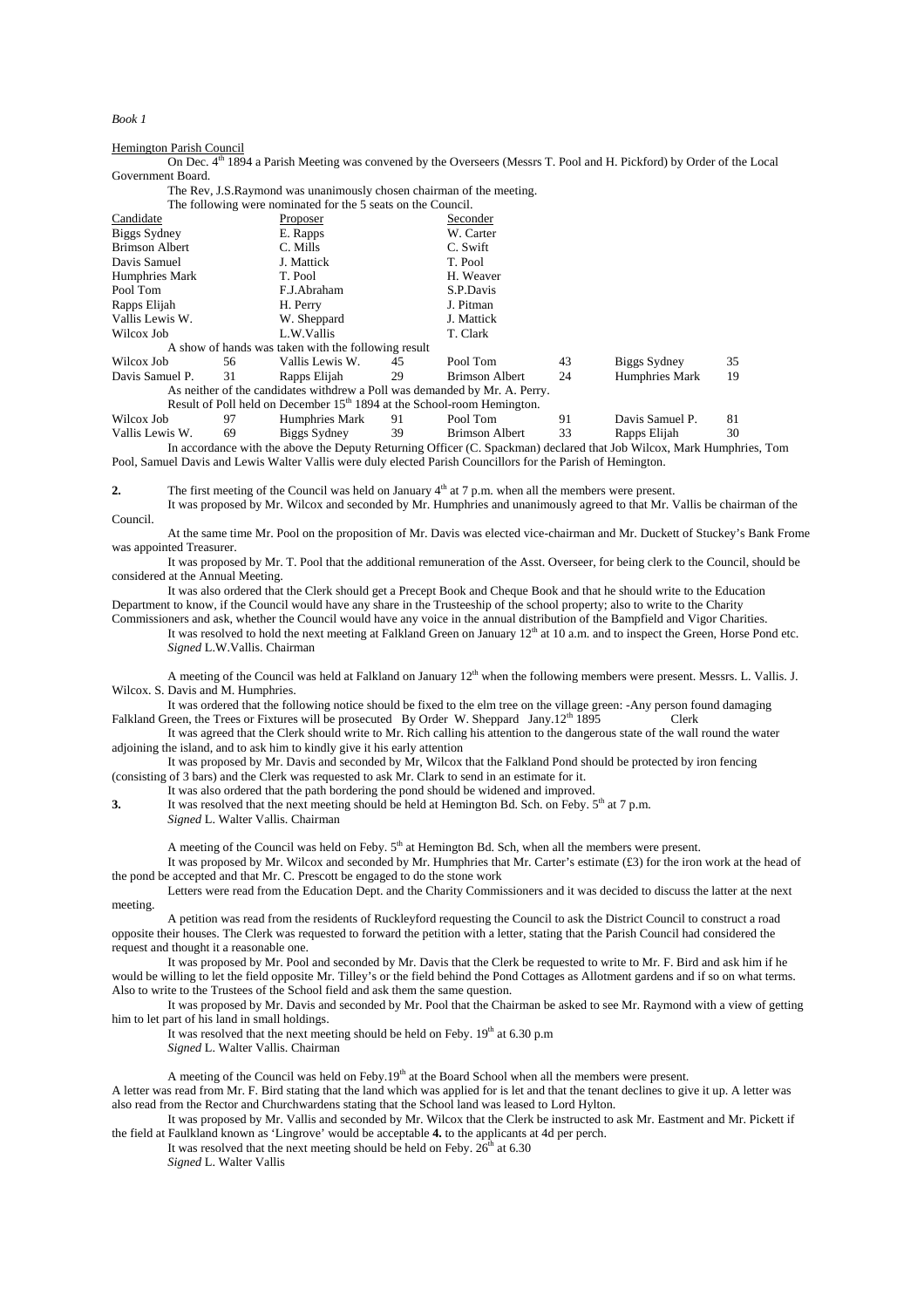A meeting of the Council was held on Feby.  $26<sup>th</sup>$  when all the members were present.

It was proposed by Mr. Vallis and seconded by Mr. Pool that the clerk be requested to write to Mr. Bird and ask him if Mr. Pratten would be willing to exchange the field at the entrance to Hardington Lane and the Quarry Fields, for Lingrove; and if so on what terms he would be willing to let it to the Parish Council for Allotment Gardens.

The Clerk was requested to tell Mr. G. Latchen that there was a field at the entrance to Hollow Pit Lane to be let.

The clerk was also requested to write to the Postmaster at Bath and point out that there was great need of a letter box being put either at Turner's Terrace or Ammerdown Terrace as the residents had to go nearly 1 ½ miles to post their letters.

*Signed* L. Walter Vallis. Chairman

A meeting of the Council was held on March 12<sup>th</sup> when the following members were present: Messrs. L.W.Vallis, T.Pool. J. Wilcox and M. Humphries.

A letter was read from Mr. Bird stating that Mr. Pratten was not willing to give up either of the fields. The Clerk also stated that he had seen Mr. G. Latchen and offered him a field on behalf of the Council, near the entrance to Hollow Pit Lane, but that he refused it and said that he would not accept a field unless it was close to his house.

A letter was read from the Postmaster, Bath, stating that the application for a letter box at Turner's Terrace should receive due attention.

It was proposed by Mr. Vallis and seconded by Mr. Wilcox, that the Clerk should write to Lord Hylton's agent (Mr. Paget) and tell him that Mr. Pool is willing to give up a portion of First Tyning, and to ask if he would kindly take it off his hands and let it to the Council for Allotment Gardens, for the cottagers of Hemington and Falkland.

*Signed* L. Walter Vallis. Chairman

**5.** A meeting was held on March 26<sup>th</sup> when all the members were present.

A letter was read from Mr. Paget stating that Lord Hylton would not consent to let any land to the Parish Council for Allotment Gardens.

A communication was received from Mr. W.C.Vallis stating that the cottagers of Hemington could have Allotment Gardens in a field known as 12 acres for the next season.

It was proposed by Mr. Vallis and seconded by Mr. Davis that the Clerk should write to Mr. Bird and tell him that the Council would compensate him for the grass seed if he would let them have 'Lingrove' for Allotment Gardens.

It was agreed that the bond presented on behalf of Mr. A. Duckett should be accepted.

It was resolved that the Annual Meeting should be held on 16<sup>th</sup> April at 7 o'clock.

A cheque was signed to Mr. Bradbury for £7:17:9 (Election Expenses). Also one to the Clerk to pay the following items. Minute Book 7:6 7:17:9 3 Copies of Register 3:0<br>Mr. Allen (Cleaning Room) 5:0 Mr. Allen (Cleaning Room) 5:0 15:6 £8:13:3

*Signed* L. Walter Vallis. Chairman

On March  $30<sup>th</sup>$  all the members of the P. Council met the Committee appointed by the D. Council to inspect the site of the proposed road at Ruckleyford. On the proposition of Mr. Vallis, it was unanimously agreed to accept the offer of the D. Council, viz to pay half the expense (not to exceed £25) to that Authority, for them to construct the road and keep it in repair afterward.

*Signed* L. Walter Vallis. Chairman.

Audited 15<sup>th</sup> Oct. 95

The Annual meeting was held on the 16<sup>th</sup> April when all the members were present.

It was proposed by Mr. Pool and seconded by Mr. Davis that Mr. Vallis be re-elected Chairman.

It was proposed by Mr. Wilcox and seconded by Mr. Humphries that Mr. Pool be re-elected vice-chairman.

It was proposed by Mr. Pool and seconded by Mr. Wilcox that Mr. J. Mattick and Mr. J. Wilson be appointed

overseers.

The clerk stated that he had not received a reply from Mr. Bird but Mr. Vallis stated that Mr. Bird had promised him that he would endeavour to let the P.C. have a suitable piece of **6.** land by next year.

It was proposed by Mr. Pool and seconded by Mr. Wilcox that the clerk be paid £1:15:0 for his services previous to Lady Day and that in future his salary as Assistant Overseer be increased from £20 to £23 per yr. in consideration of his extra duties as Clerk to the Parish Council.

The clerk was instructed to write to Mr. Prescott and tell him to charge one half of the work that he did at the Falkland Horse Pond to the D.C. and the other half to the P.C.

A Precept was served on the Overseers for £20. *Signed* Lewis Walter Vallis. Chairman

A meeting was held on July  $16<sup>th</sup>$  when all the members were present.<br>Cheques were drawn for the following items:  $\overline{X}$  Clark  $\overline{X}$  1.9 Cheques were drawn for the following items:  $-$  T. Clark H. Ric

|  |             | .          |
|--|-------------|------------|
|  | H. Richards |            |
|  | C. Prescott | <u>1.5</u> |
|  |             | £5.12.9    |
|  |             |            |

It was proposed by Mr. Davis and seconded by Mr. Wilcox that the clerk be instructed to write to the District Council and inform them that Mr. A. Pratten has lately covered up a public well at Falkland and enclosed it, and to ask them to have the well re-opened without delay and replace the wall as it was before.

It was proposed by Mr. Wilcox and seconded by Mr. Pool that the clerk write to the Postmaster at Bath and remind him that they are awaiting a reply to the request they made last March.

The following Resolution was passed: - That in accordance with the powers conferred on this Council by Act of Parliament the following gentlemen be appointed Trustees of the Charities of the Parish of Hemington instead of the two Church wardens and the two Overseers. Mr. Lewis Walter Vallis Mr. Samuel P. Davis Mr. Tom Pool Mr. Job Wilcox Overseers. Mr. Lewis Walter Vallis

The clerk was instructed to send the above to the Charity Commissioners. *Signed* Lewis Walter Vallis. Chairman

**7.** A meeting was held on Aug. 13<sup>th</sup> when all the members were present.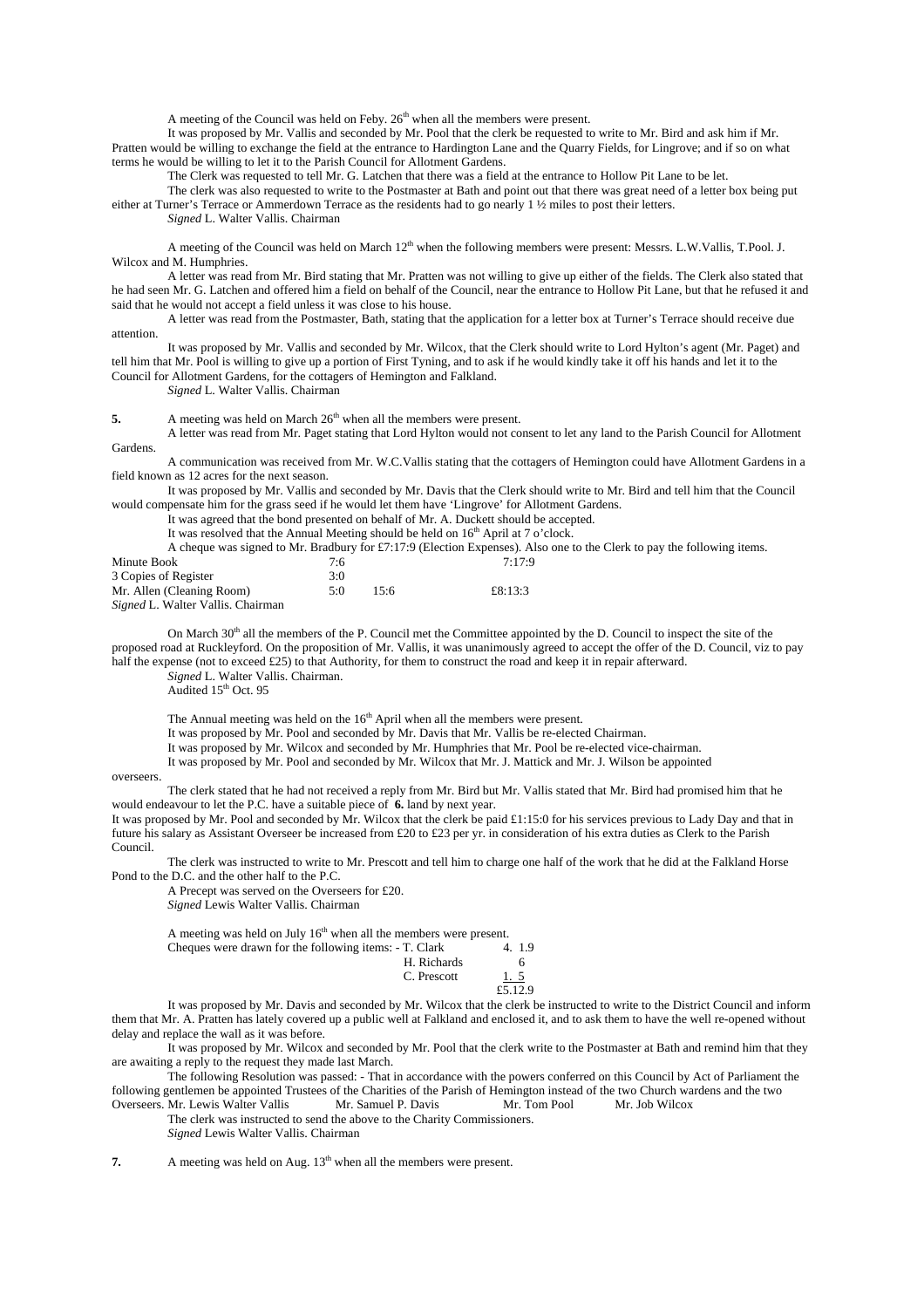It was proposed by Mr. Humphries and seconded by Mr. Wilcox that Mrs. J. Harding and Mr. J. Ashley on account of poverty, should be exempted from their Poor Rates.

It was proposed by Mr. Wilcox and seconded by Mr. Humphries that the Chairman should write to Mr. Paget and ask him to meet a deputation of the Council to discuss the question of Allotment Gardens for Faulkland.

A cheque was drawn for £12 to the District Council towards re-constructing the road at Ruckleyford. *Signed* Lewis Walter Vallis. Chairman

A meeting was held on Oct  $8<sup>th</sup>$  when all members were present.

It was proposed by Mr. Wilcox and seconded by Mr. Humphries that the Council apply to Lord Hylton for 3 acres of land for Allotment Gardens and that the Chairman, Mr. Davis and Mr. Pool be requested to see Lord Hylton and be empowered to arrange terms. A cheque was signed to the Clerk to pay the following items: -Hadden

| A cheque was signed to the Clerk to pay the following items: -Hadden and Best | 13/9       |
|-------------------------------------------------------------------------------|------------|
| Shaw                                                                          | 5/5        |
| Wilcox                                                                        | $3/-$      |
| <b>Audit Stamp</b>                                                            | $5/-$      |
| Pratten                                                                       | 4/6        |
|                                                                               | £ $1/11/8$ |

A precept was served on the Overseers (Messrs. Mattick and Wilson) for £10

It was resolved that the next meeting should be on Oct.  $22<sup>nd</sup>$  and that in the meantime the clerk be requested to obtain evidence as to whether there was a fence or not in front of Mr. A. Pratten's cottage before the present wall was built.

*Signed* Lewis Walter Vallis. Chairman

8. A meeting of the Council was held on Oct  $22<sup>nd</sup>$  when the following were present: - Messrs L.W.Vallis, T. Pool, J. Wilcox and M. Humphries.

The Committee (Messrs Vallis, Pool and Davis) appointed at the last meeting to wait on Lord Hylton reported that his agent (Mr. L.C. Paget) was willing to let 3 acres of First Tyning to the P.C. at 3d per perch, the tenancy to commence at Lady Day next.

*Signed* Lewis Walter Vallis. Chairman

A meeting of the Council was held on Jany 28<sup>th</sup> when the following were present: - Messrs L.W.Vallis, T. Pool, J. Wilcox and M. Humphries.

It was proposed by Mr. Pool and seconded by Mr. Wilcox that the Memorandum of Agreement presented by Mr. Paget be

accepted and that the clerk be requested to ask Mr. Paget to kindly supply posts for fencing it off and timber for 1 gate free of charge.

A communication was also received from Mr. W.C. Vallis stating that he would let his land on the same terms and conditions as the one presented by Mr. Paget. This was unanimously accepted by the Council.

*Signed* Lewis Walter Vallis. Chairman

A meeting of the Council was held on Feb 11<sup>th</sup> when all the members were present.

A letter was read from Mr. L.C. Paget stating that he could not supply the Council with posts to fence off the allotment ground. The clerk was requested to ask Mr. Richards to send in a price for making 2 five bar oak gates and hanging them and for supplying 2 sets of posts and the stuff for one of the gates.

It was proposed by Mr. Wilcox and seconded by Mr. Pool that the posts should be 4 yds apart and that they should be 4ft above ground and 2ft under, and that there should be 6 wires. It was calculated that 8cwt of wire would be required and 1000 two inch staples.

Mr. Wilcox produced a sample of wire at 15/6 per cwt and he was requested to get another sample from a different firm. The applicants for allotment ground, who were present, promised to erect the fencing free of charge. *Signed* Lewis Walter Vallis

Audited 7 August 96

**9.** A meeting of the Council was held on Apr 16<sup>th</sup> when the following were present: - Messrs L.W. Vallis, T. Pool, J. Wilcox, S.P.Davis and M. Humphries.

It was proposed by Mr. Wilcox and seconded by Mr. Pool that Mr. Vallis be re-elected Chairman.

It was also proposed by Mr. Vallis and seconded by Mr. Davis that Mr. Pool be re-elected vice-chairman.

Mr. W. Bazley and Mr. A. Rich were appointed overseers for the ensuing year.

The Chairman stated that since the last meeting a Cheque had been signed to Mr. Doman for £7.12.6.

A cheque was signed to pay the following ite

| A cheque was signed to pay the following fields: -Cost of will | 1.0     |
|----------------------------------------------------------------|---------|
| Carriage of wire                                               | 3.7     |
| 2 Copies of Parochial Electors                                 | 2.1     |
| Shaw                                                           | 1.2     |
| Hadden and Best                                                | 8.0     |
| Stamps and Oil                                                 | 5.2     |
| Allen                                                          | 4.0     |
|                                                                | £1.11.0 |
|                                                                |         |

A cheque was also signed to Mr. J.W. Bradbury for £6.7.4 to pay the Election Expenses.

It was proposed by Mr. Wilcox and seconded by Mr. Humphries that the Allotment Gardens should be let at 4 ½ d per perch and that the rent should be paid 6 mths in advance. It was proposed by Mr. Wilcox and seconded by Mr. Davis that as only a few of the applicants assisted to fence off the Allotment Garden at Hemington, that the Council should pay them for their time.

It was proposed by Mr. Davis and seconded by Mr. Pool that a Precept be drawn for £20.

*Signed* Lewis Walter Vallis. Chairman

A meeting of the Council was held on Aug 22nd when all the members were present.

Cheques were signed to Mr. Richards for £6.15.0 and to Priest and Son for £6.9.6.

It was proposed by Mr. Wilcox and seconded by Mr. Humphries that the next meeting be on Oct  $13<sup>th</sup>$  and the clerk was requested to get in the Allotment Rents by that time for the year ending March  $25<sup>th</sup> 1897$ .

*Signed* Lewis Walter Vallis. Chairman

**10.** A meeting of the Council was held on Oct 13<sup>th</sup> when the following were present: - Messrs L.W.Vallis, T. Pool, M. Humphries and J. Wilcox.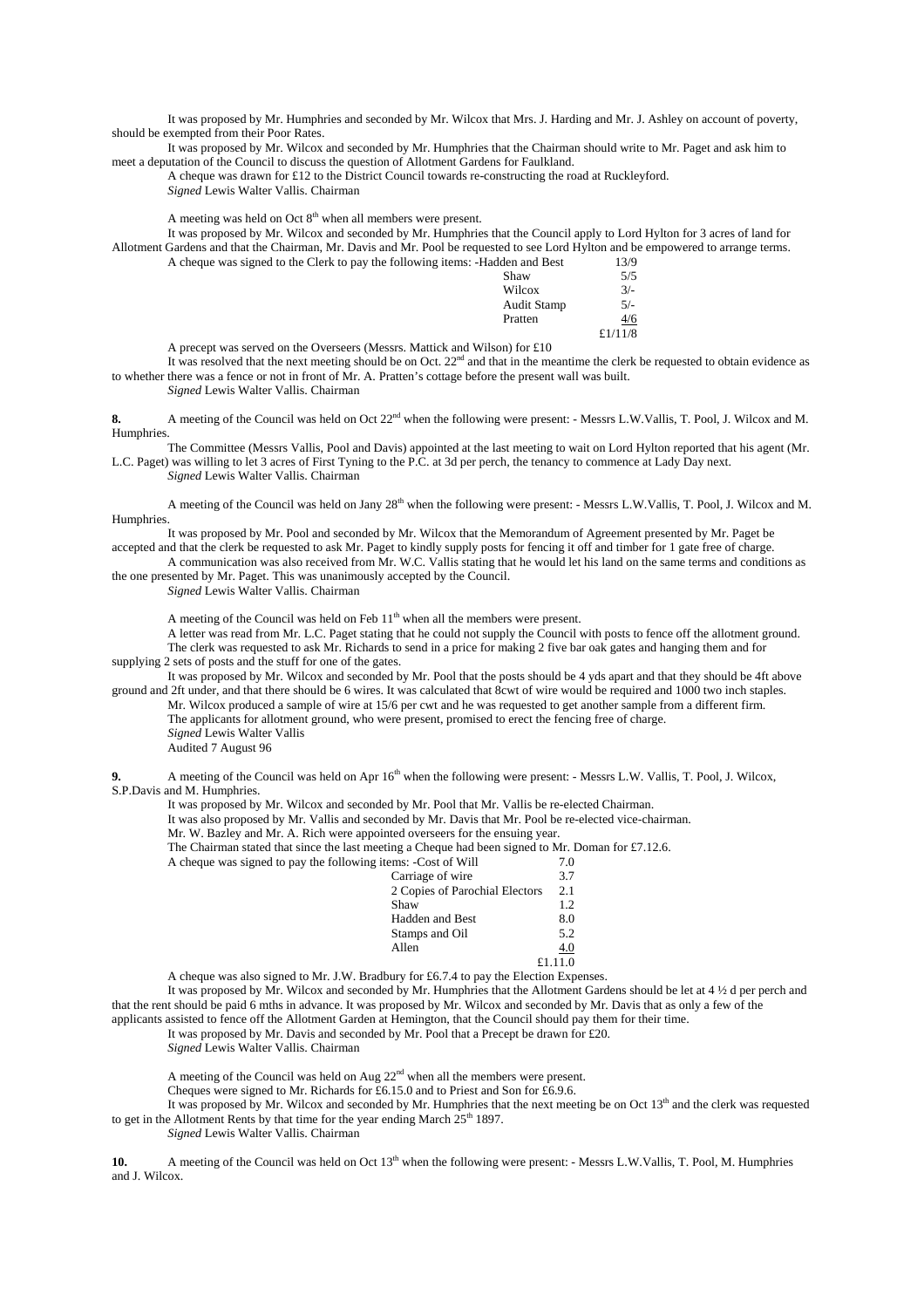The clerk presented the Allotment Acct. and it was resolved that the defaulters should be allowed to Nov  $10<sup>th</sup>$  to pay their rent. A minute recorded at the last Parish Meeting relative to the various footpaths in the Parish was considered and Mr. Pool and Mr. Vallis promised to repair the footpaths on their respective farms that were referred to. The Council agreed to meet at the Tower on Oct 27<sup>th</sup> to inspect the footpath there to Green Parlour.

A cheque was signed to Mr. Vallis for £2.0.0: also one to Mr. Paget for £3.0.0 to pay 6mths Rent of Allotment ground which was due at Michaelmas.

*Signed* Lewis Walter Vallis. Chairman

A meeting of the Council was held on Nov 17<sup>th</sup> when all the members were present.

It was unanimously agreed to take proceedings against J. Udle for non-payment of his Allotment Rent.

The Committee at the last meeting to inspect the footpaths presented their Report which was adopted.

It was proposed that Mr. Vallis and Mr. Wilcox should meet Mr. Maloney and point out to him what the Council recommends to

be done.

A cheque was signed for £1.8.0 to pay for the following items: -

|  |  | Labourer's wages for putting up the Allotment Fence | 1.3.0  |
|--|--|-----------------------------------------------------|--------|
|  |  | W. Newbury (Mason)                                  | 3.6    |
|  |  | Cleaning up Village Green                           | 1.6    |
|  |  |                                                     | £1.8.0 |

*Signed* Lewis Walter Vallis. Chairman

**11.** A meeting of the council was held on March 11<sup>th</sup> when all the members were present.

The clerk reported that all the Allotment Rent viz £13.15.5 had been collected with the exception of 7/6 (J. Udle) and that steps had been taken to recover the same. Also that the posts and wire that were left from the Allotment Fencing had been sold and realized £2/6/7.

| A cheque was signed for £1.6.6 to pay the following | W. Swift    | 1.1.0  |
|-----------------------------------------------------|-------------|--------|
|                                                     | J. Eastment | 2.6    |
|                                                     | H. Richards | 3.0    |
|                                                     |             | £1.6.6 |

*Signed* Vice Chairman T. Pool

The Annual Meeting for the election of P. Councillors was held on March  $18<sup>th</sup>$ . The following were nominated: - Messrs. A. Brimson, S.P Davis, M. Humphries, T. Pool, J. Wilcox and L.W. Vallis. As Mr. Vallis withdrew his candidature the remaining 5 were declared duly elected.

*Signed* Vice Chairman T. Pool

The Annual Parish Meeting was held on March  $30<sup>th</sup>$  when the Trustees of the Charities presented the following Report: Bampfylde Charity

| Income          |                                                                                                         | Expenditure                |         |
|-----------------|---------------------------------------------------------------------------------------------------------|----------------------------|---------|
| Mr. Vallis      | 20.00                                                                                                   | To Poor                    | 27.18.0 |
| Mr. Bird        | 2.12.0                                                                                                  | Posters etc.               | 4.6     |
| Mr. Millet      | 2.12.0                                                                                                  | <b>Stamps</b>              | 1.6     |
| Int on Consols  | 3.1.0                                                                                                   | Cleaning Room              | 1.0     |
|                 | 28. 5.0                                                                                                 |                            | 28. 5.0 |
| Vigor Charity   |                                                                                                         |                            |         |
| Bread           |                                                                                                         |                            |         |
| Mr. Millet 10/- |                                                                                                         | 40 Loaves £1               |         |
| Mr. Bird $10/-$ |                                                                                                         |                            |         |
| Educational     |                                                                                                         |                            |         |
| Mr. J. Slade    | £1.5.0                                                                                                  | Sunday School Prizes 1.5.0 |         |
| Wedmore         |                                                                                                         |                            |         |
|                 | $C_1, \ldots, I M$ $C_2, C_3, \ldots, C_n$ $T, D_1, I, A_2, I, A_3, I, A_4, \ldots, (0, 0, 0, 0, 0, 0)$ |                            |         |

*Signed* Vice Chairman T. Pool Audited 3 Aug (?) 97

**12.** A meeting was held on April 22<sup>nd</sup> when the following members signed the Declaration on acceptance of Office. Messrs A.

Brimson, S.P.Davis, M. Humphries, T. Pool, J. Wilcox. On the proposition of Mr. Pool, Mr L.W. Vallis was unanimously elected Chairman. On the proposition of Mr Davis and seconded by Mr. Wilcox, Mr. Pool was elected vice.

Mr. S.P.Davis and Mr. J. Padfield were appointed Overseers for the ensuing year. Mr. Brimson gave notice that he should bring forward at the next meeting the state of the path leading from Turners Tower to Writhlington.

|                                                                                             | The following cheques were signed: -Cleaning Room | $2/-$ |        |
|---------------------------------------------------------------------------------------------|---------------------------------------------------|-------|--------|
|                                                                                             | 2 Copies of Register                              | $2/-$ |        |
|                                                                                             | Stamp Acct                                        | $5/-$ |        |
|                                                                                             | Mr. W.C. Vallis                                   |       |        |
|                                                                                             | Mr. L.C. Paget                                    | £2    | £5/9/- |
| $C_1, \ldots, T$ , $T_1, \ldots, T_{n-1}$ , $T_2, \ldots, T_{n-1}$ , $C_1, \ldots, C_{n-1}$ |                                                   |       |        |

*Signed* Lewis Walter Vallis. Chairman

A meeting was held on May  $13<sup>th</sup>$  when all the members were present. On the proposition of Mr. Vallis it was unanimously resolved to call a Parish Meeting on Tuesday 18<sup>th</sup> and to recommend that the Parish celebrate the Diamond Jubilee by giving the women children and old people a tea, and to all others, if funds will admit it.

*Signed* Lewis Walter Vallis. Chairman

A meeting was held on Nov 9<sup>th</sup> when the following were present: - Messrs L.W. Vallis, T. Pool, M. Humphries and A. Brimson. Cheques were drawn to Mr. Vallis (£2) and to Mr. Paget (£3) to pay for the Michaelmas Allotment Rent. Also one to the clerk to pay for the following: -2 Audit Stamps 15/-

|       | Allotment Rates (Pool) | 19/6   |         |
|-------|------------------------|--------|---------|
| Ditto | (Vallis)               | $13/-$ |         |
| Ditto | <b>Books</b>           | 2/6    | £2.10.0 |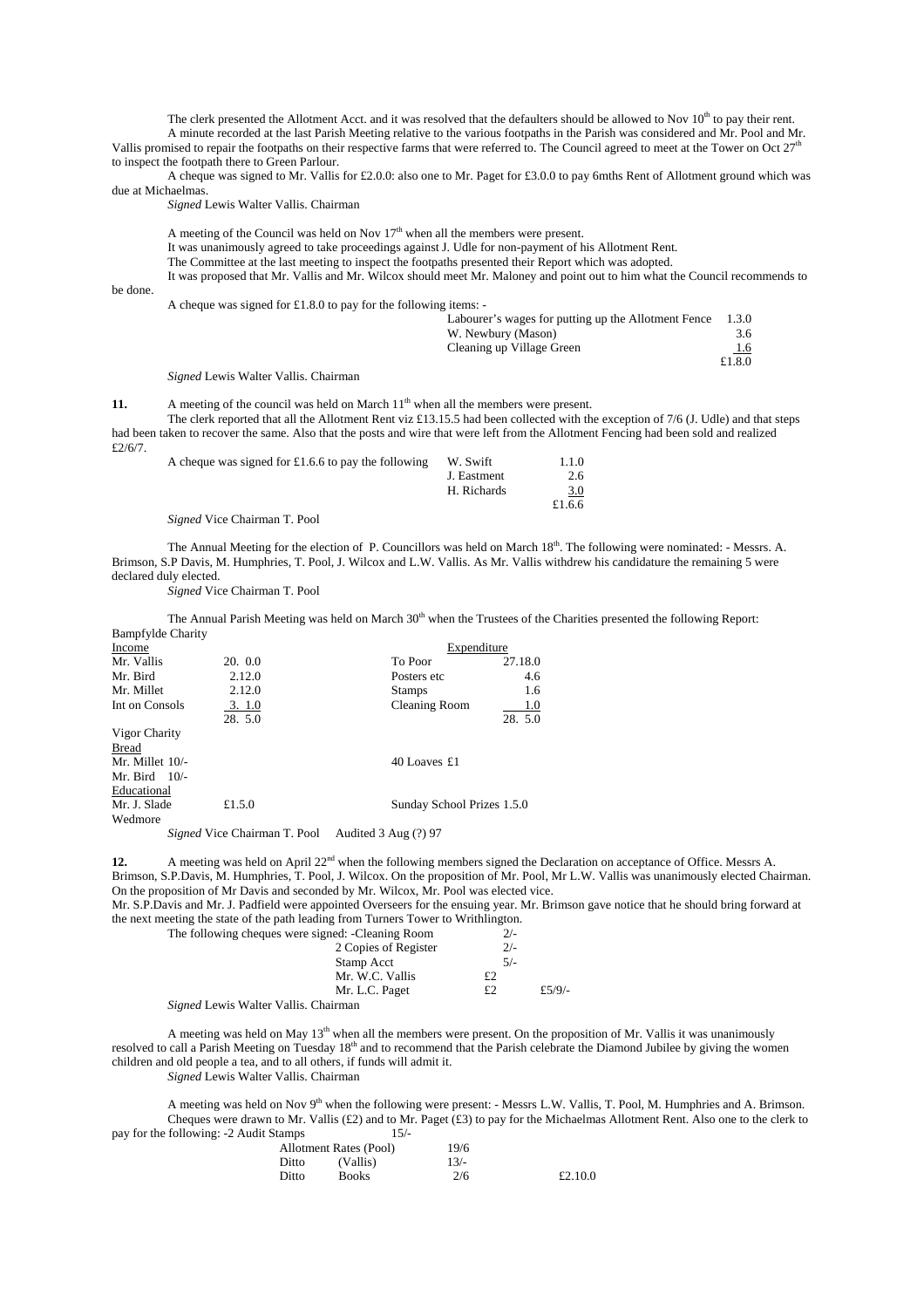It was proposed by Mr. Humphries and seconded by Mr. Brimson that the members of the Council should **13.** inspect the footpath leading from Turners Tower to Green Parlour to see what repairs are necessary – inspection fixed for Nov  $13<sup>th</sup>$  at 10.30. *Signed* Lewis Walter Vallis. Chairman

A meeting was held on Nov  $26<sup>th</sup>$  when all the members were present.

The committee appointed to inspect the above path report that they met on Nov  $19<sup>th</sup>$  and found the gateways in a bad state and they recommend that they should be repaired with broken stones and cinders.

It was proposed by Mr. Wilcox and seconded by Mr. Pool that the path at the gateways and styles should be repaired at a cost not to exceed £2.

It was further proposed by Mr. Pool and seconded by Mr. Humphries that the chairman be requested to ask Mr. Maloney to carry out the work under his superintendence.

*Signed* Lewis Walter Vallis. Chairman

The Annual Parish Meeting was held on March 14<sup>th</sup> under the presidency of Mr. L.W.Vallis.

|                     | The Trustees presented the following report of the Xmas Charities: - |
|---------------------|----------------------------------------------------------------------|
| Income (Page $11$ ) | 29. 5.0                                                              |
| Expenditure         | 28.15.0                                                              |
| Balance             | 10                                                                   |

At the same meeting the following were nominated for the Parish Council: - Messrs A. Brimson, S.P.Davis, M. Humphries, T.Pool and J. Wilcox and as there was no opposition they were declared duly elected.

*Signed* Lewis Walter Vallis. Chairman

A meeting was held on March 31st when the following were present: - Messrs L.W.Vallis, S.P.Davis, A.Brimson and M. Humphries. Cheques were drawn to Mr. Vallis (£2) and Mr. L.C. Paget (£3) to pay the Lady Day Allotment rent. **14.** Also one to the Clerk to pay the **following** 

| 14. | Also one to the Clerk to pay the following: -Returning Officers Fees | 2/0   |  |
|-----|----------------------------------------------------------------------|-------|--|
|     | Ditto                                                                | 2/1   |  |
|     | Stamps etc                                                           | $5/-$ |  |
|     | Cleaning Room etc $2/-$                                              |       |  |
|     | 2 Copies of Register 2/-                                             |       |  |
|     | Rates (Mr. Vallis)                                                   | 17/4  |  |
|     |                                                                      |       |  |

## Rates (Mr. Pool)  $£1/6/0$

2/16/11

Also one to Mr. Maloney for Two Pounds *Signed* Lewis Walter Vallis. Chairman

Audited 21 June 98

A meeting was held on April  $21<sup>st</sup>$  but as only two Members were present it was proposed by Mr. Humphries and seconded by Mr. Brimson, 'That the meeting be adjourned until the following evening.'

The adjourned Parish Council Meeting was held on Friday Evening Apr 22<sup>nd</sup>. Present: - Messrs S.P.Davis, T. Pool, J. Wilcox and M. Humphries.

Messrs S.P.Davis, T.Pool and J. Wilcox having signed their Declarations of Acceptance of Office, it was proposed by Mr. Pool and seconded by Mr. Davis, that Mr. L.W.Vallis be the Chairman for the ensuing year.

It was proposed by Mr. Wilcox and seconded by Mr. Humphries that Mr. Pool be Vice-chairman.

It was unanimously resolved that Messrs Arthur Maloney and Francis Abraham be appointed Overseers for the ensuing year. The Vouchers of Accounts paid at the last Meeting were examined and approved.

It was unanimously resolved that the three remaining Statutory meetings of the Council be held on the following days at 7 o' July  $19^{th}1898$  October  $18^{th}$  1898 Jany  $17^{th}$  1899 clock p.m. July  $19^{th}1898$  October  $18^{th}$  1898 Jany  $17^{th}$  1899

*Signed* Lewis Walter Vallis. Chairman

**15.** A meeting was held on Aug 30<sup>th</sup> when the following were present: - Messrs L.W.Vallis, M. Humphries and A. Brimson. It was proposed by Mr. Brimson and seconded by Mr. Humphries that this Council petition the District Council to give their attention to the Causeway opposite Ammerdown T'ace and also the one opposite Mr. Tilley's shop at Falkland, and also to point out that the

Causeway at Hemington and also the one leading through Falkland require gravelling. The clerk was instructed to write to the above effect.

*Signed* Lewis Walter Vallis. Chairman

A meeting was held on Nov 1<sup>st</sup> when Cheques were signed to Mr. Vallis (£2) and Mr. Paget (£3) to pay the Michaelmas Allotment Rent.

It was proposed by Mr. Pool and seconded by Mr. Wilcox that Mr. Vallis be asked to take over  $\frac{1}{2}$  or  $\frac{3}{4}$  of an ac. of the Hemington Allotment Field.

 It was proposed by Mr. Wilcox and seconded by Mr. Humphries that a Committee of the whole Council be formed to inspect the footpath leading from Chickwell to the Lower Row on Saturday next at 10.30.

The following members Messrs L.W. Vallis, J. Wilcox and T. Pool met at the appointed time and inspected the above footpath. Near Mr. Perry's house they found some barbed wire across the path. They pointed out the obstruction to Mr. Perry and he consented to remove it forthwith. At the same time they inspected the lane leading from Charlton Farm towards Norton St Philip. At the end they found that the gate was gone and that barbed wire had been substituted. As the lane was almost impassable the council decided to take no action for the present.

*Signed* L.W.Vallis Chairman

A meeting was held on Feb 23<sup>rd</sup> when the following members were present: - Messrs L.W.Vallis, M. Humphries, T. Pool and A.

Brimson.

The last minutes were read and signed. There was no business of importance brought forward. *Signed* T. Pool Vice Chairman